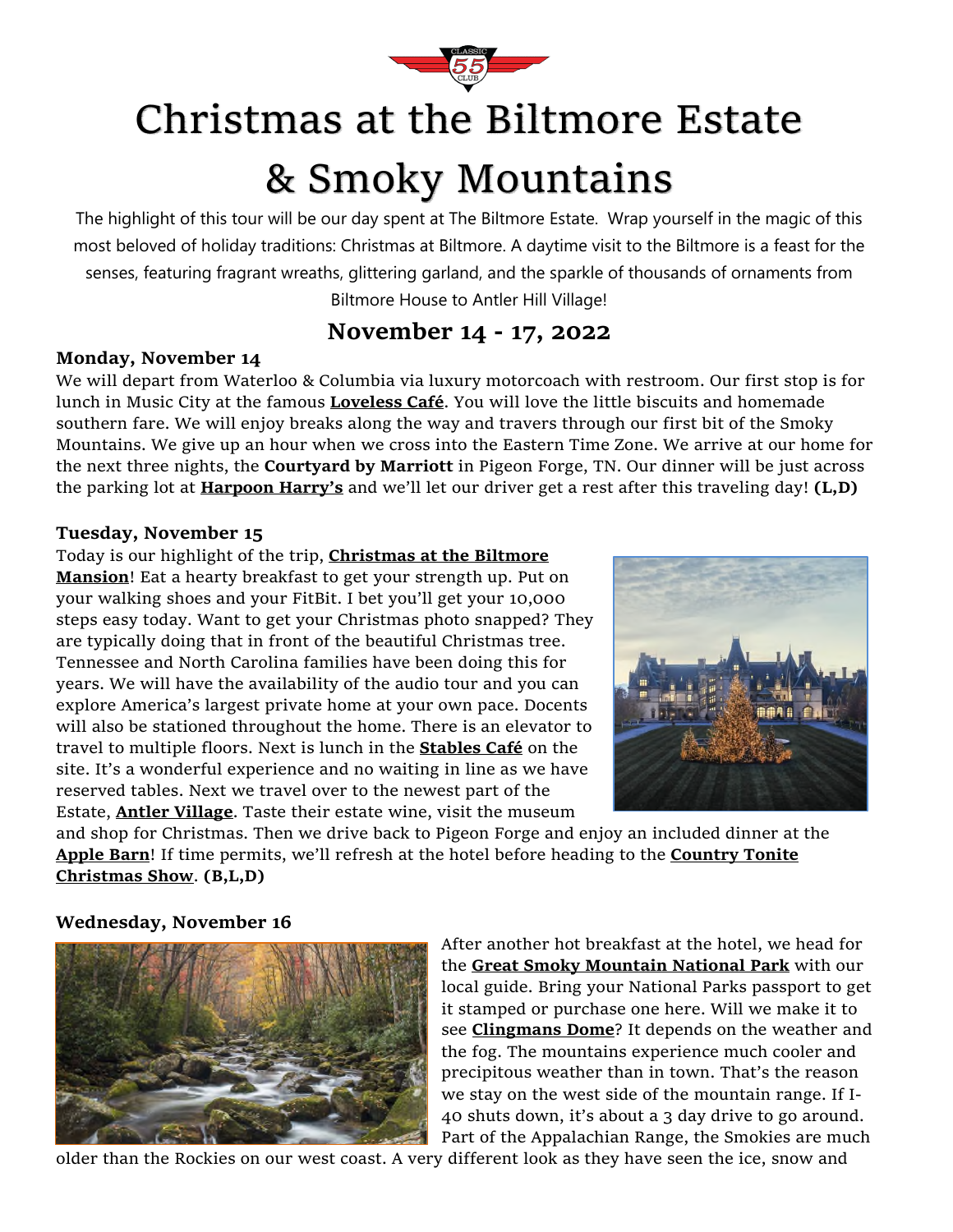rain through the years. Next we stop in **[Gatlinburg](https://www.gatlinburg.com/things-to-do/attractions/)**, a city with lots of beautiful arts and crafts, a ski lift and more. We enjoy an included lunch before taking you to a tasting at the **[Ole Smoky Moonshine Distillery](https://olesmoky.com/pages/history)**! We return to the hotel for a break and then head out to see the amazing Christmas lights, exquisite shows and holiday shopping galore at **[DOLLYWOOD](https://www.dollywood.com/themepark/Festivals/Smoky-Mountain-Christmas)**! You will be provided a voucher to enjoy dinner in the park so you can see the shows you want to see and eat when you feel like it. And what about the rides? Some of them are going and it's a lot of fun to look down at the park with Christmas lights ablaze. **(B,L,D)**



### **Thursday, November 17**

Today we bid farewell to the Smoky Mountains and head home but not before a stop at the fabulous shops and wine tasting venue, **[Stonehaus Winery](http://www.stonehauswinery.com/)**. Then we head to the **[Wildhorse Saloon](https://wildhorsesaloon.com/about/)** in Nashville, Tennessee for our last meal together. It's a lot of fun visiting with a group! Try out a few moves on the dance floor if the music moves you. If there is time we will enjoy some free time in Nashville before starting our last leg of our journey. **(B,L)**

**Please Note:** Our visits to The Biltmore Estate, downtown Gatlinburg and Dollywood include lots of "3 Sneaker" walking (Steady pace, 1-2 flights of stairs, some inclines) on city sidewalks and possibly uneven surfaces. As always you can walk or rest as much as you want, but please be aware of your ability to walk in these conditions for an extended period of time so for this reason this trip is rated 3 -4 sneakers.

Double Occupancy—\$1,999 Single Occupancy—\$2,371 Triple & Quad Occupancy - \$1,892

## **Tour price includes:**

- **Luxury Motorcoach Transportation**
- 3 nights Deluxe Hotel Accommodations at **[Courtyard by Marriott](https://www.marriott.com/en-us/hotels/tyscp-courtyard-pigeon-forge/overview/)** in Pigeon Forge, Tennessee
- **Meals:** 10 Meals (3 Breakfasts, 4 Lunch, 3 Dinners)
- Biltmore Mansion, Dollywood and Country Tonite Christmas Show
- **Lunch at the Stables located on the Biltmore Estate**
- Guided tour of Great Smoky Mountain Nation Park
- $\blacksquare$  Moonshine and wine tasting
- Round-Trip Luggage Handling
- All gratuities to driver, guides, bellmen and wait staff of included meals
- **M** Allianz Group Travel Protection
- Bank Travel Club Leader to attend to your needs and have fun!

*Inclusions and events are subject to venues ability to perform. An event of equal or greater value will be used to replace if necessary.* 

\$500 deposit per person (check or authorize a debit from an FNB account) and Booking Form are required to secure your reservation. Once this tour fills, a wait list will be formed. Please include any dietary, walking restrictions & accommodation requests on booking form.

Final payment is due no later than **October 3, 2022** and no refunds will be given after that time. If you need to cancel for a covered reason after the final payment is received, you may file a claim with proper documentation to request refund.



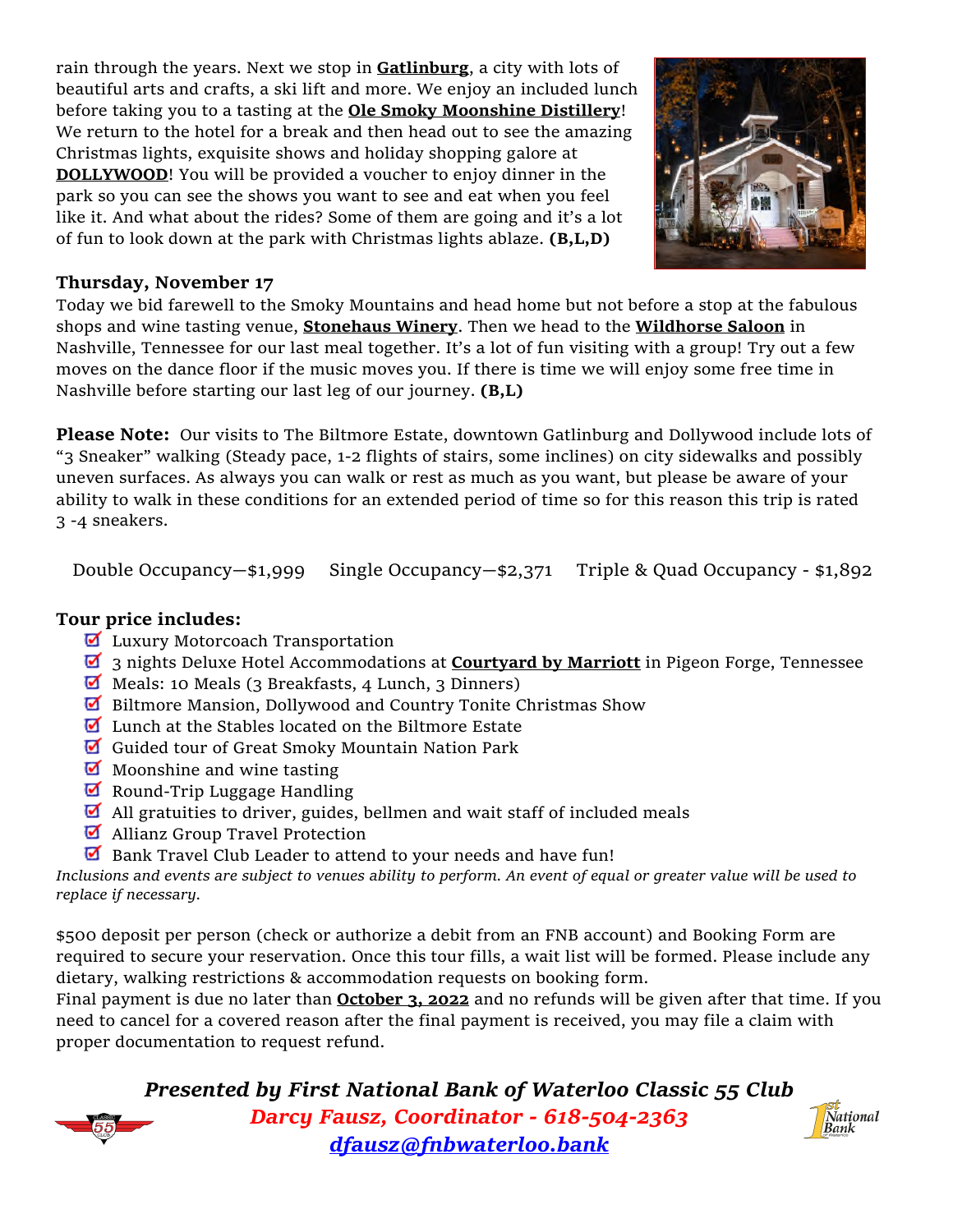

**Classic 55 Club Travel General Information** 



#### **Travel Protection:**

First National Bank of Waterloo has always believed the importance of Trip Protection Plans. Tour price represents cost with trip protection.

#### **Final Payment:**

Final payments are due 45 - 60 days prior to departure depending on the trip, please consult the trip brochure to review specific tour details.

#### **Methods of Payment:**

We accept cash, check or debit from a First National Bank of Waterloo account. We do not accept credit or debit cards.

#### C**ancellations:**

Our cancellation fees vary according to the type of tour. Your deposit is refundable up to the final payment due date unless previously noted. If you need to cancel for a covered reason after final payment, you may file a claim with proper documentation to request refund.

#### **Tour Inclusions:**

Classic 55 Club tour cost includes all attractions, lodging, motor coach transportation, meals as noted and gratuities for all included events or services that are provided. If the trip includes airfare the cost of the ticket is included unless otherwise noted. Some airlines charge for checked baggage, which is not included in the tour price unless noted.

#### **Classic 55 Club Coordinator:**

Our Club Coordinator or bank representative will be with for the duration of the trip. The representative is an additional benefit of traveling with the Classic 55 Club as they are your contact prior to the trip and are there to make sure the trip runs smoothly from start to finish.

#### **Motor Coach Pick Up Locations:**

All pick up points allow parking for your vehicle. Please park in the specified area of the parking lot as to not disrupt usual business. Neither First National Bank of Waterloo nor the parking lot owners assume responsibility for incidents occurring to parked cars.

The motor coach usually originates from the Waterloo VFW, 406 Veteran's Drive. Please park in the rocked area of the VFW parking lot. Columbia pick up is at the Schnuck's Marketplace, 1000 Columbia Center, park towards the road, near the Post Office. The motor coach will pull up to the sidewalk of the post office. Please bring your luggage to the motor coach to be loaded.

#### **Seating on the motor coach:**

At this time, seating is assigned based on a first-come-first-served basis. We are currently not filling the motor coach to capacity. Special seating requests are honored on the basis of medical need and availability.

#### **Single Travelers requesting roommates:**

If you would like to travel with The Classic 55 Club, but do not have a roommate for a specific trip, let the coordinator know when you complete the reservation process and they can provide you with the names of other travelers of the same sex who are also looking for a roommate. If there is mutual agreement to room together, you will be charged the double rate. Of course, if you prefer to travel individually, you can still register for single occupancy.

#### **Trip Registration after Final Payment:**

Often times there is room for additional travels after the final payment date. Feel free to contact the coordinator to see if you can be added to a tour that isn't sold out. Please be aware that additional charges may apply when booking after the final payment date. We are happy to advise you of such changes before you finalize your reservation.

#### **Pictures:**

By signing up for and participating in our tour, you are agreeing to have any pictures taken on tour published by First National Bank of Waterloo, printed or online (social media & our website). If you do not wish to have your picture used by us, please notify us prior to traveling.

Keep this document for your records

Darcy Fausz, Classic 55 Coordinator (618) 504- 2363 Direct Phone Line, [dfausz@fnbwaterloo.bank](mailto:dfausz@fnbwaterloo.bank)